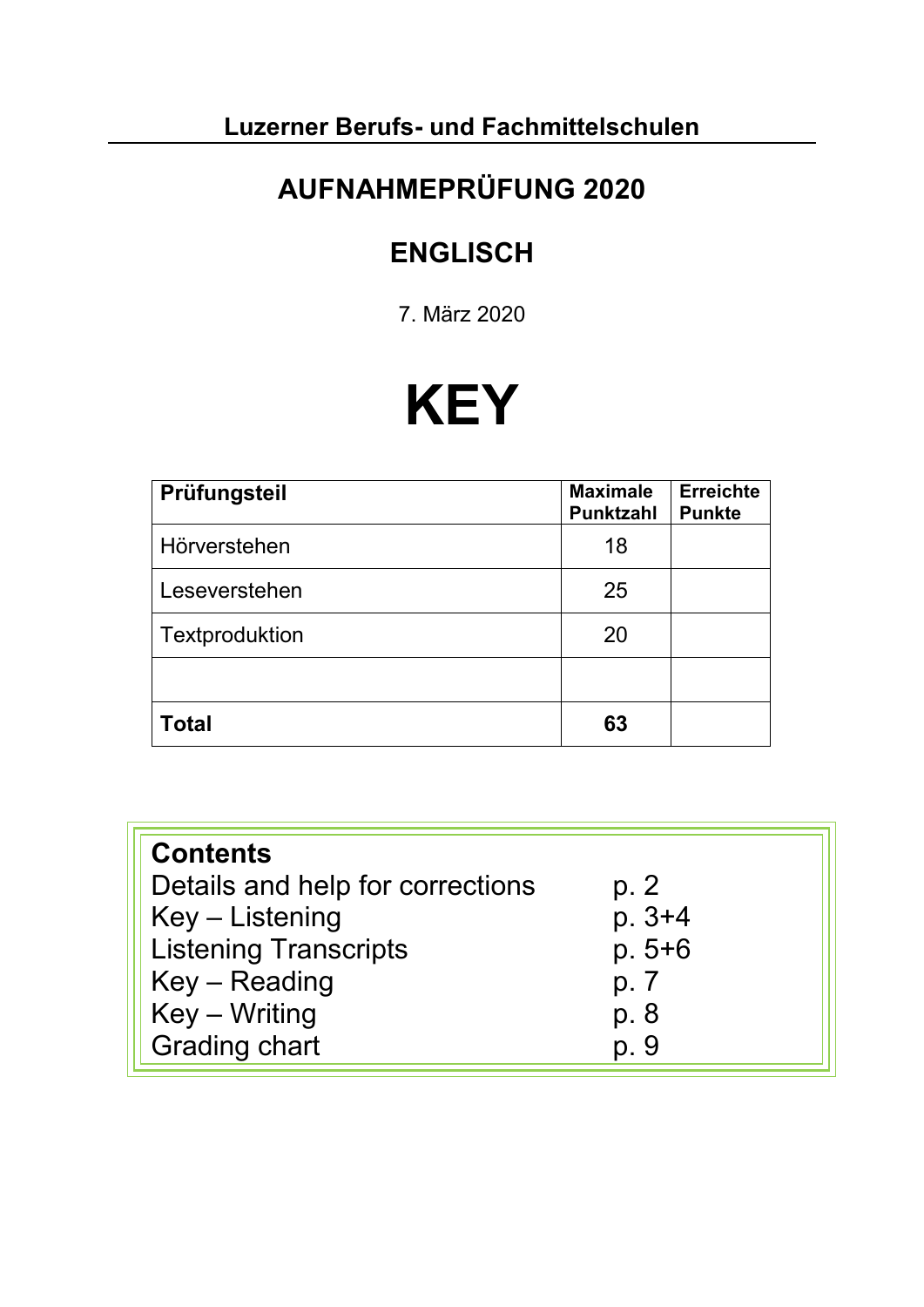# **Details and help for corrections**

### **LISTENING (18p.)**

*Part 1: 1 point for each correct answer. (Total 6p.) Part 2: 2 points for each correct answer. (Total 12p.)*

## **READING (25p.)**

*Part 1: 1 point for each correct answer. (Total 5p.) Part 2: 1 point for each correct answer. (Total 10p.) Part 3: 1 point for each correct answer. (Total 10p.)*

### **WRITING**

### **Specifications for the correction of the writing task:**

If candidates do not write enough words and if candidates write too many words (irrelevant things), they do not get the full amount of points for the *task* (see details in table on p. 8). It is also explained in the table that if the text is far too short, the candidate gets only 1 point for *task.*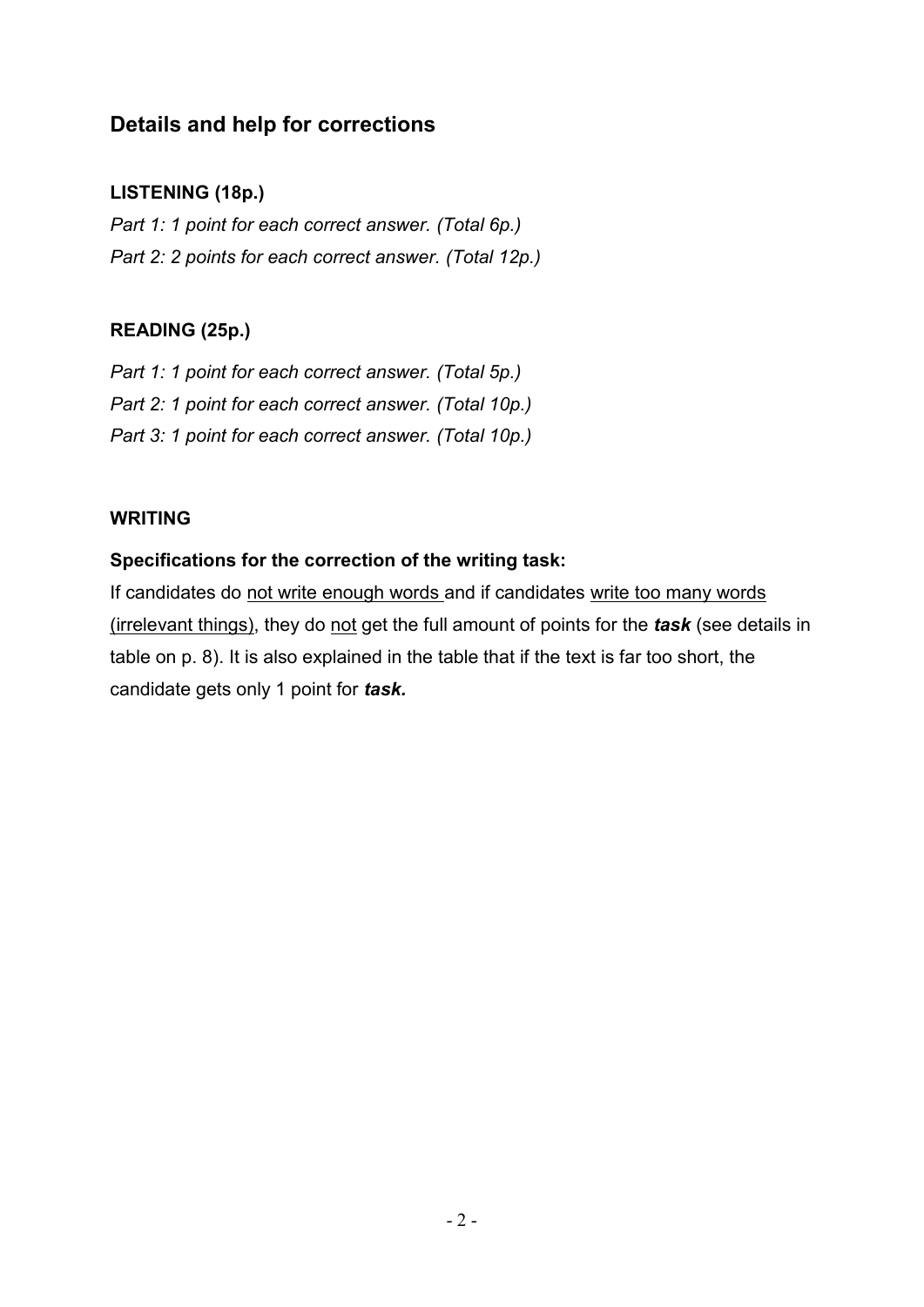# **KEY - LISTENING \_\_\_ / 18 points**

*Part 1 \_\_\_ / 6 points*

You will hear a woman talking about her work. For questions 1 to 6, choose the best answer (A, B or C).

|        | 1. In her first job, Kathy worked as                     |                     |
|--------|----------------------------------------------------------|---------------------|
|        | A. an economist.                                         | AII                 |
|        | <b>B.</b> a salesperson.                                 | B⊠                  |
|        | <b>C.</b> a flight attendant.                            | $\mathsf{C}$ $\Box$ |
|        | 2. Why did Kathy first go to China?                      |                     |
|        | A. on holiday                                            | $A$                 |
|        | <b>B.</b> to start a new business                        | В                   |
|        | <b>C.</b> as part of her job                             | c ☑                 |
| China? | 3. What problem did Kathy have on her second trip to     |                     |
|        | A. She couldn't find the people who sold the silk.       | AII                 |
|        | <b>B.</b> She wasn't able to buy a small amount of silk. | B⊠                  |
|        | <b>C.</b> She had problems transporting the silk.        | $C$                 |
|        | 4. When Kathy started her business in London             |                     |
|        | A. she only made shirts.                                 | $A$                 |
|        | <b>B.</b> she worked in her own home.                    | B                   |
|        | <b>C.</b> she made all the clothes herself.              | c ☑                 |
|        | 5. Why are Kathy's clothes so popular?                   |                     |
|        | A. They are all made in China.                           | $\mathsf{A}$        |
|        | <b>B.</b> They are all made out of silk.                 | B I                 |
|        | C. They are not like other clothes                       | c ☑                 |
|        | 6. How is Kathy's business changing?                     |                     |
|        | A. She doesn't only make clothes these days.             | A ☑                 |
|        | <b>B.</b> She is not using Chinese silk anymore.         | B                   |
|        | C. She is making clothes out of cheaper materials.       | C I                 |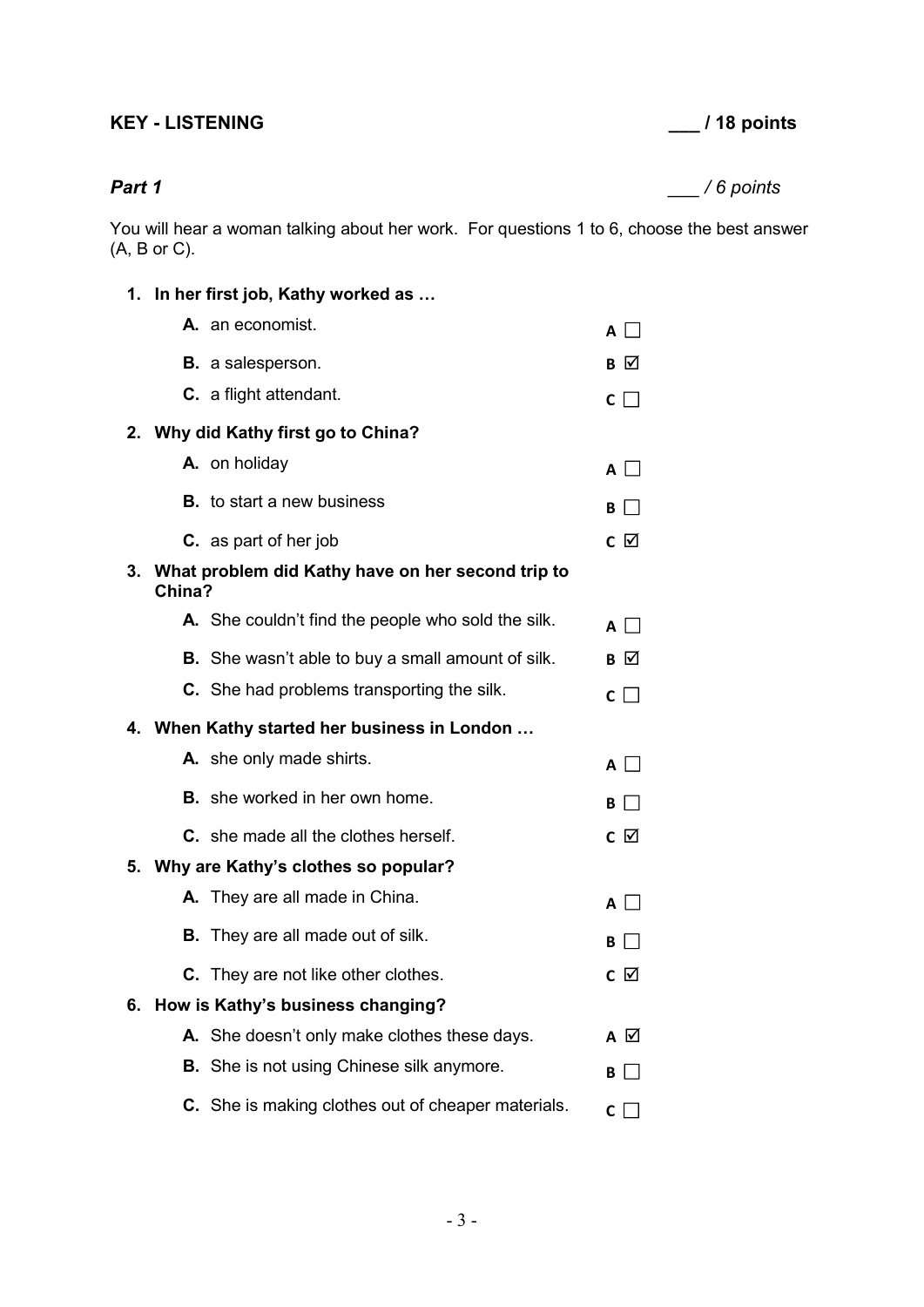Look at the notes about an artist. Some information is missing. You will hear the artist talking about his work. For each question, fill in the missing information in the numbered space.

| <b>PAUL HUNTER: ARTIST</b>                                                                            |  |  |  |  |  |  |  |  |
|-------------------------------------------------------------------------------------------------------|--|--|--|--|--|--|--|--|
| Paul first became interested in drawing when he was (7) ______ 8 / eight______ years old.             |  |  |  |  |  |  |  |  |
| Paul's first wildlife drawings were of (8) <b>_________birds</b> _______________he saw in the garden. |  |  |  |  |  |  |  |  |
| As a student, Paul did paintings of animals such as (9) ___ <b>lions and tigers</b> ___ to make       |  |  |  |  |  |  |  |  |
| money.                                                                                                |  |  |  |  |  |  |  |  |
| The first exhibition of Paul's work was held in a shop which used to sell                             |  |  |  |  |  |  |  |  |
| (10) ______________furniture________________________________                                          |  |  |  |  |  |  |  |  |
| Paul says that his father was a very good (11) ________ <b>salesman</b> _____________________at the   |  |  |  |  |  |  |  |  |
| exhibition.                                                                                           |  |  |  |  |  |  |  |  |
| People like Paul's paintings because the animals he paints look (12) real real                        |  |  |  |  |  |  |  |  |
|                                                                                                       |  |  |  |  |  |  |  |  |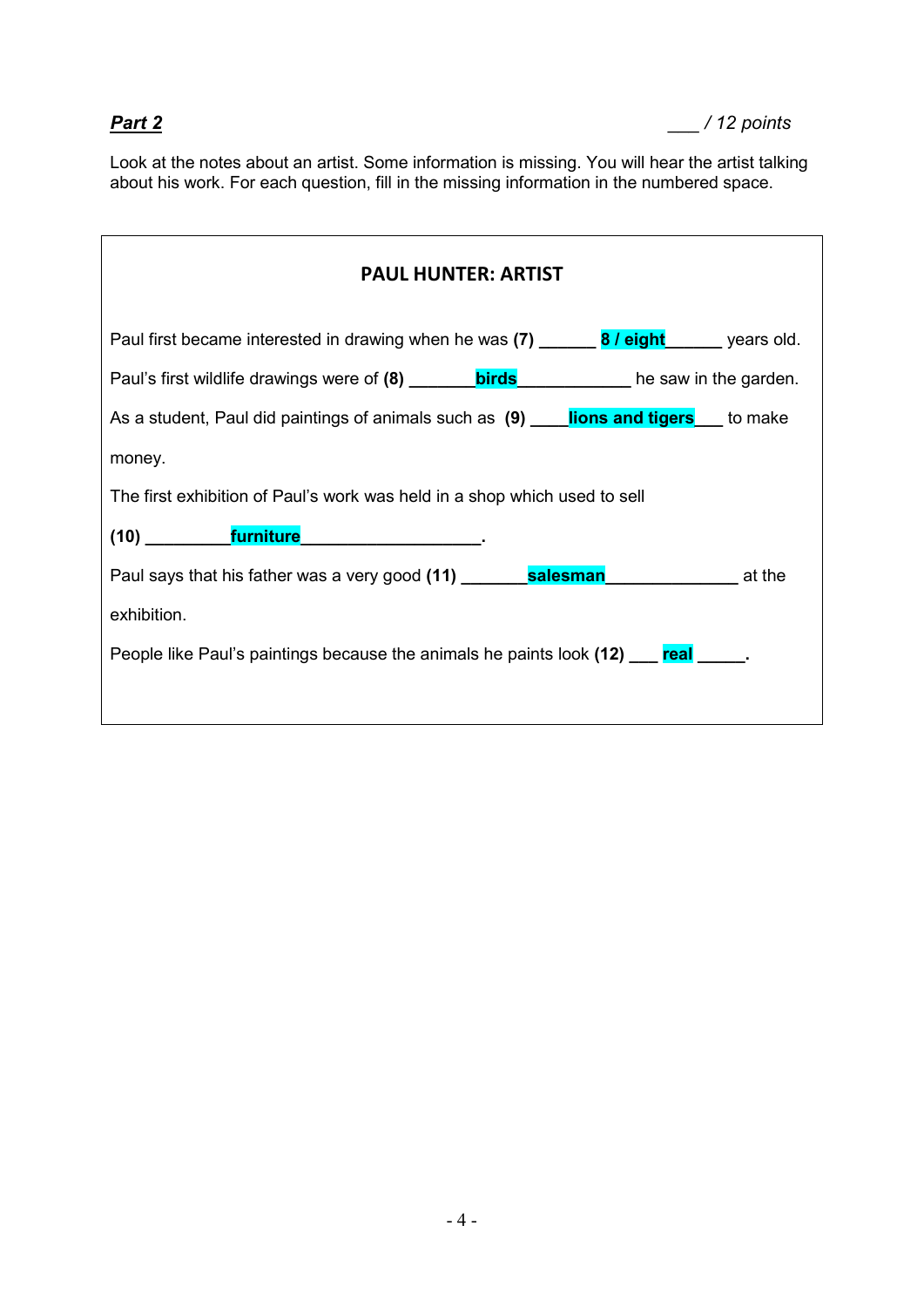### **Listening Transcripts**

### **Listening – Part 1: Transcript**

Hello, my name's Kathy Parks and I run my own fashion company in London. I've come to talk to you this evening about my career. After studying economics at college, I got a job **as a salesperson** with a large airline. It was a great job. I didn't travel as much as the pilots and flight attendants, of course, but I did get to see the world without having to pay for expensive holidays.

That was how **I came to go on a marketing trip to China** in 1993. At that time, I hadn't thought about starting my own business, and I had no knowledge of the world of fashion. But while I was shopping one day, I came across some wonderful silk material. I brought some home with me and made it into clothes for myself and friends, just for fun.

My friends liked those clothes so much that I decided to go back to China to try and buy some more of the silk. This time, however, the people who sold it said that they were not able to let me have such a small amount again, and that **they would only sell it in large quantities**. I wasn't sure what to do, but as I had gone all that way, I didn't think I could come home without any material. That was how I came to spend my life's savings on four kilometers of silk.

When I got it back home to London, I gave up my job and started my own business. Working in a friend's garage, I turned that silk into 8,000 silk shirts and 800 silk ties **with my own hands**. Fortunately for me, they sold very well. And that was the beginning of my fashion business.

I now design and make all sorts of clothes out of silk and other materials and they are very popular. I also draw the patterns that are printed on the material in China before it comes to London. I think my clothes are **quite different from others** you find on the market and that's why all sorts of people notice them in the shops and buy them, even models, film stars and professional people.

My business is growing all the time. **I have now started designing and making handbags and travel goods to match the clothes I make as well**. But I don't want the business to become too large, because I think people like the fact that I design everything myself, and that everything is made from the highest quality material, much of it still imported from China.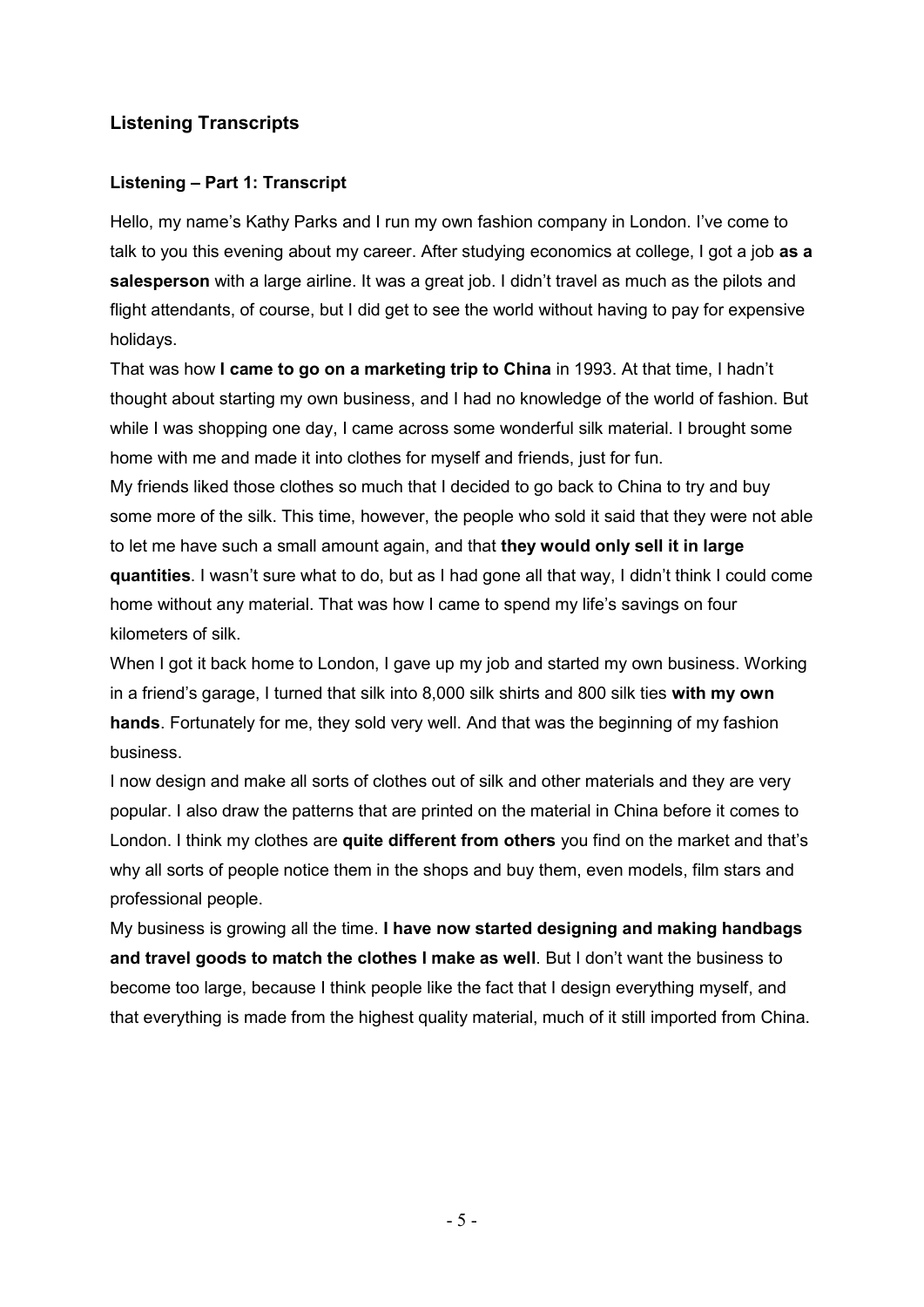### **Listening – Part 2: Transcript**

People often ask me why I decided to become an artist. Actually, it all started when I was a child. **I was eight years old** and I was getting better after one of those illnesses that children get. I felt alright, but I wasn't allowed to go out and I soon got very bored. I was given some paper and coloured pencils to play with and **I started drawing the birds I could see outside in the garden**. After that, drawing wildlife became my hobby and later I learnt how to paint, too.

My family was quite poor and, although they allowed me to study art, they weren't able to pay for my training. So when I was at college, I started doing paintings of animals, especially **lions and tigers**, because I know I could sell them to other students. I used the money I made to buy paints and other equipment.

When I finished college, I decided to make wildlife painting my career. To find customers, I held an exhibition of my work. **My father hired an empty furniture shop** in my home town and we filled it with my paintings. Fortunately, people liked my work and so we sold lots of paintings. I must say, although he doesn't know a great deal about art, **my father turned out to be a great salesman**.

I also found that people like wildlife as much as I do, and they also like the way I paint. **I try to make the animals look as real as possible** and I try to paint them in their natural surroundings. People don't want to see pictures of animals looking sad in cages. After that exhibition, there were articles about my work in the newspapers and my career had begun.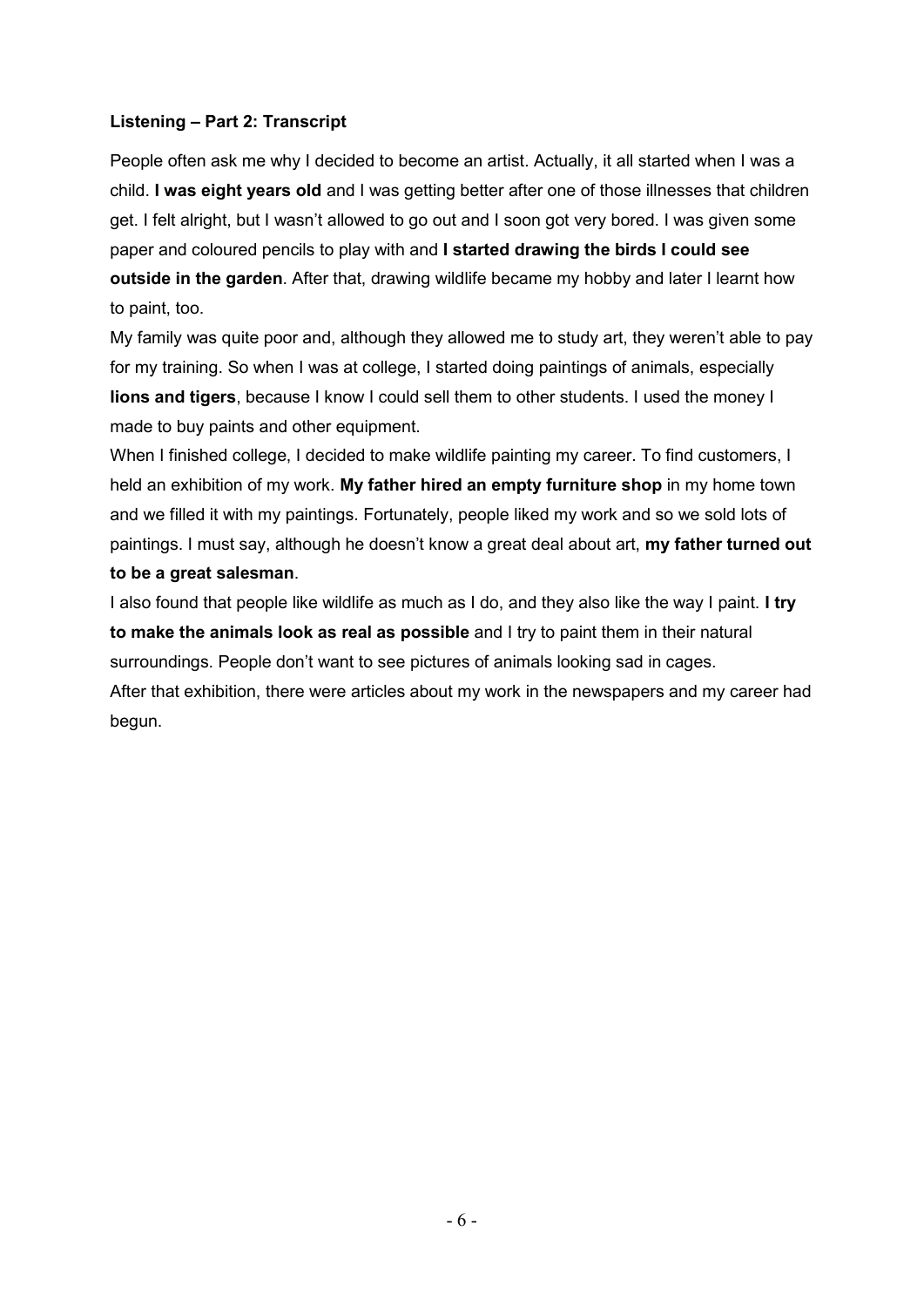# **KEY - READING \_\_\_\_ / 25 points** *Part 1 Mark the correct letter A, B, C or D. \_\_\_\_ / 5 points* 1. A B **C** D 2. A B C **D** 3. A B C **D** 4. **A** B C D 5. **A** B C D *Part 2 Write a T for True or F for False. \_\_\_\_ / 10 points* 1. **F** 2. **T** 3**. T** 4. **F** 5. **T** 6. **F** 7. **F** 8. **T** 9**. T** 10. **T**

*Part 3 Mark the correct letter A, B, C or D. \_\_\_\_ / 10 points*

| 1. A B C D            |       |          | 6. A B C           |              |              | D        |
|-----------------------|-------|----------|--------------------|--------------|--------------|----------|
| 2. A <b>B</b>         | $C$ D |          | 7. A               | $\mathsf B$  | $\mathbf C$  | D        |
| 3. A B C              |       | <b>D</b> | 8. A               | $\mathsf B$  | $\mathsf{C}$ | <b>D</b> |
| $4. \overline{A} B C$ |       | <b>D</b> | 9. A               | $\mathbf{B}$ | $\mathsf{C}$ | <b>D</b> |
| 5. A <b>B</b> C D     |       |          | 10. $\overline{A}$ | $\mathsf B$  | $\mathsf{C}$ | <b>D</b> |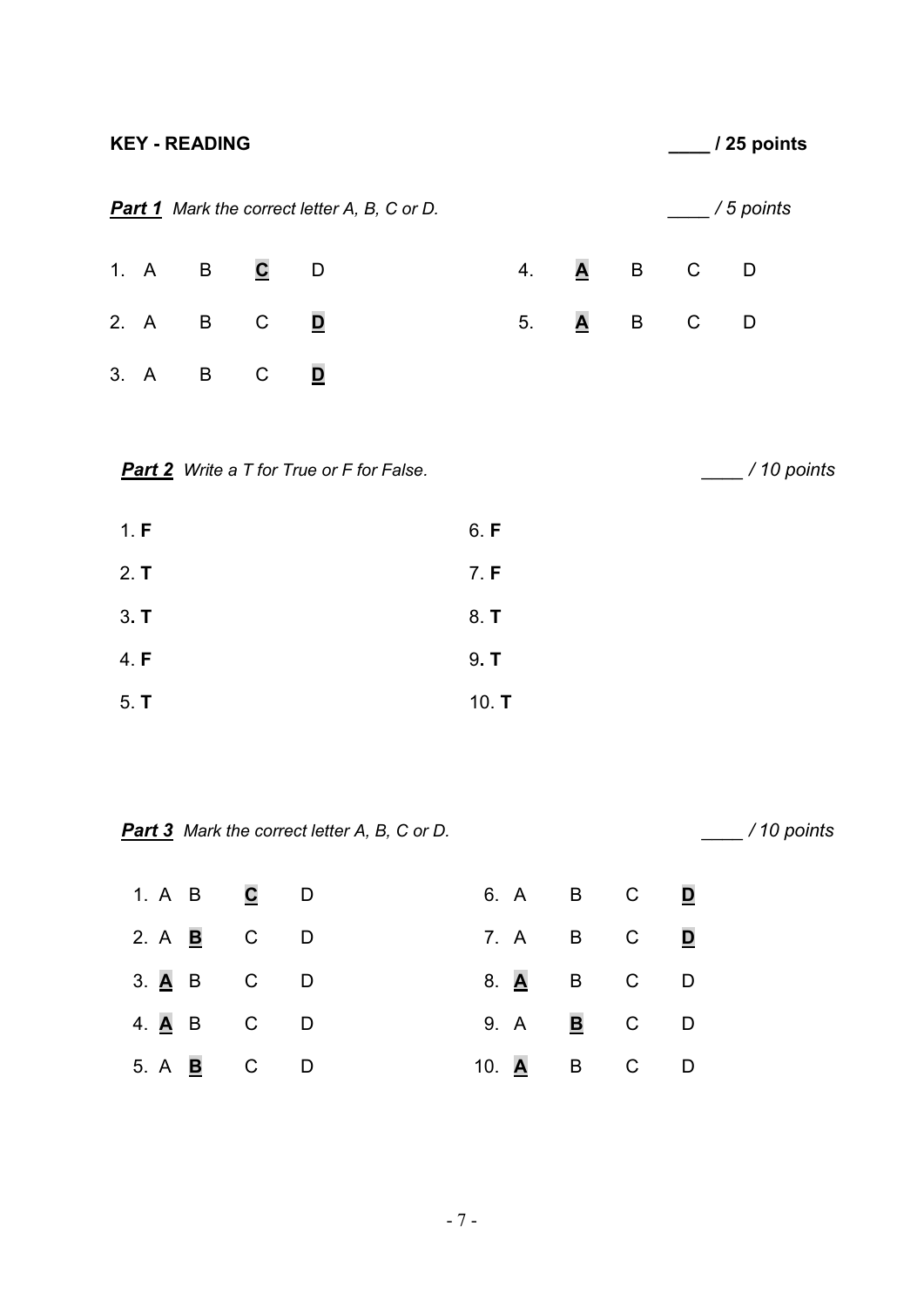# **KEY - WRITING \_\_\_ / 20 points**

|                                                     | <b>Task</b>                                                                                                                                                                                                                                                                                                                             | Language                                                                                                                                                                                                                                                                                                                                                                      |            |
|-----------------------------------------------------|-----------------------------------------------------------------------------------------------------------------------------------------------------------------------------------------------------------------------------------------------------------------------------------------------------------------------------------------|-------------------------------------------------------------------------------------------------------------------------------------------------------------------------------------------------------------------------------------------------------------------------------------------------------------------------------------------------------------------------------|------------|
| 9<br>$\mathbf{1}$<br>$\theta$                       | Very good attempt at task, including all<br>required content in full with little or no<br>digression. Generally coherent, or requiring<br>no effort by the reader.                                                                                                                                                                      | Generally good control, and confident use of PET<br>language. Coherent linking of sentences using<br>simple cohesive devices.<br>Language includes complex sentences and a range<br>of structures and vocabulary. Language errors may<br>still be present, but they are minor, due to ambition,<br>and do not impede communication.                                           | $9-$<br>10 |
| $\overline{7}$<br>8                                 | Good attempt at task, covering all the content<br>elements, with some elaboration. There may<br>be some minor repetition or digression,<br>though overall reasonably coherent and<br>requiring minimal effort on the part of the<br>reader.                                                                                             | Reasonable control of language and linking of<br>sentences. Language is either unambitious (i.e.<br>avoiding complex structures and using a narrow<br>range of vocabulary but accurate), or ambitious (i.e.<br>attempting a range of structures and vocabulary)<br>but with some errors, although the errors do not<br>generally impede communication.                        | $7 - 8$    |
| 5<br>6                                              | Reasonable attempt at task. May be a rather<br>simple account with little elaboration, or a<br>fuller attempt combining some repetition or<br>digression. One significant element of<br>required content may have been omitted.<br>Coherent enough to make meaning clear,<br>although a little effort may be required by the<br>reader. | Evidence of some control of language, and simple<br>sentence structure generally sound. Language likely<br>to be unambitious, or if ambitious probably flawed.<br>A number of errors may be present, e.g. in<br>structures, tenses, spelling, articles, prepositions,<br>but they do not generally impede communication.<br>Linking of sentences not always maintained.       | $5-6$      |
| 3<br>$\qquad \qquad \blacksquare$<br>$\overline{4}$ | Some attempt at task, possibly indicating<br>limited understanding of what is required.<br>Two elements of required content may have<br>been omitted, or there will be noticeable<br>irrelevance or incoherence, which will<br>require considerable effort by the reader. The<br>task may be unfinished.                                | Erratic control of sentence structure and use of<br>tenses, e.g. past simple not used appropriately in<br>many cases. Language may be very<br>simplistic/limited/repetitive. Errors in the spelling<br>of PET vocabulary often occur. Language errors<br>will impede communication at times. Punctuation<br>may be noticeably absent, leading to incoherence of<br>sentences. | $3 - 4$    |
| $\mathbf{I}$<br>2                                   | Poor attempt at task, including little of<br>relevance, and /or it is far too short or very<br>incoherent.                                                                                                                                                                                                                              | Very poor control of language. Difficult to<br>understand due to frequent errors in areas such as<br>grammar, spelling or sentence construction. There<br>may be a general absence of punctuation, leading to<br>serious incoherence.                                                                                                                                         | $1 - 2$    |
| $\boldsymbol{0}$                                    | Candidate has misunderstood or<br>misinterpreted task. Content bears no relation<br>to task.                                                                                                                                                                                                                                            | Achieves nothing. Language impossible to<br>understand.                                                                                                                                                                                                                                                                                                                       | $\theta$   |